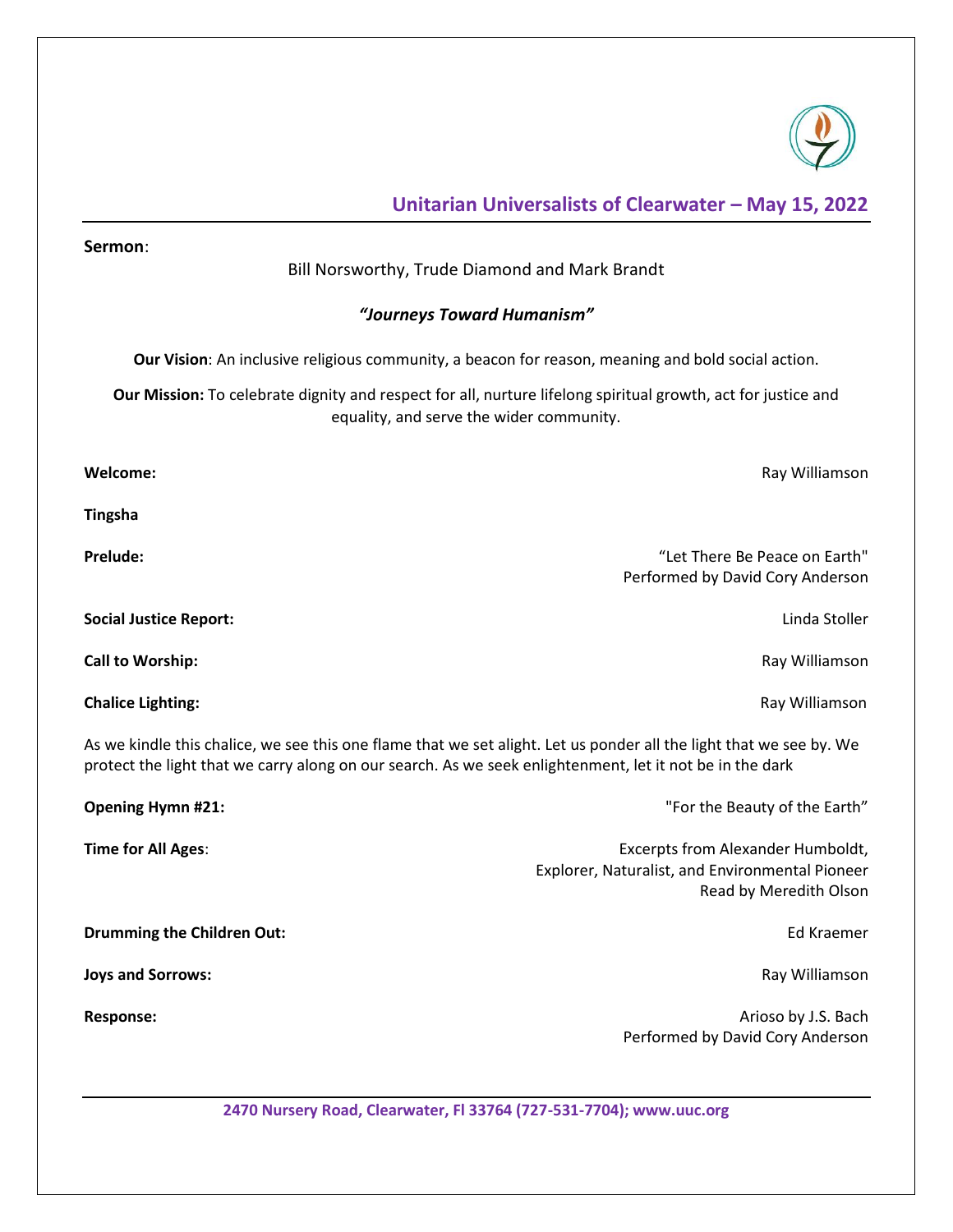

## **Unitarian Universalists of Clearwater – May 15, 2022**

#### **Offering Message:** Ray Williamson **Contract Contract Contract Contract Contract Contract Contract Contract Contract Contract Contract Contract Contract Contract Contract Contract Contract Contract Contract Contract Contra**

**For online giving:** <https://uuc.breezechms.com/give/online>

**For text giving:** (727) 500-2410

**Interlude:** "Joy" by Dora Pejačević Performed by David Cory Anderson

**Sermon:** "Journeys Toward Humanism" Bill Norsworthy Trude Diamond Mark Brandt

**Hymn #318:** "We Would be One"

**Extinguishing the Chalice:** 

*"Go in peace, go making peace, live gently, love mightily and bow to the mystery"*

#### **Our Grateful Thanks:**

**Worship Associate**: Ray Williamson; **Service Technical Support**: Jeremy Dillow, Rich Cann, David Feick; **Zoom Host:** Natasha Cruz-Knopf; **Music:** David Cory Anderson; **Staff**: Rev. Roberta, Transitional Minister; Anne Gilbert, Campus Administrator; Meredith Olson, Transitional Director of Lifelong Learning; Gary Strauss, Security Guard; Susan Strauss, Custodian; **Pastoral Associates**: Kathy Krohn, Pan Godchaux, Bill Foley, Lauren Logan, Bruce Gotts

## **Flowers for Sunday Services**

If you would like to supply the flowers for an upcoming Sunday service in honor of a special event or person in your life, please email Ana **" Soledad " Vaquer** at **[soledad.loba1@gmail.com](mailto:soledad.loba1@gmail.com)** She will help you coordinate your contribution.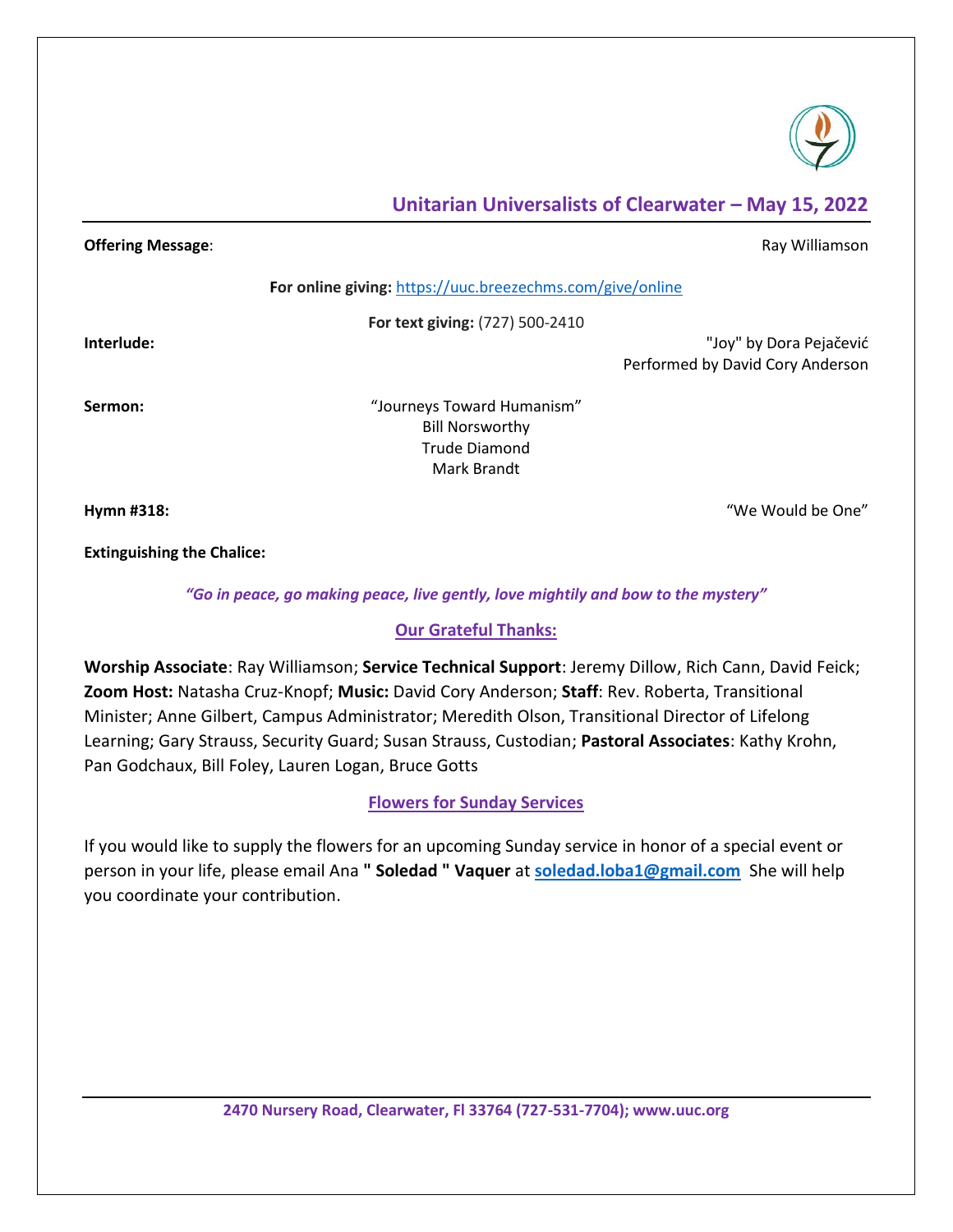

### **Opening Hymn #21 "For the Beauty of the Earth"**

For the beauty of the earth, For the splendor of the skies, For the love which from our birth Over and around us lies Source of all to thee we raise This our hymn of grateful praise

For the joy of ear and eye, For the heart and mind's delight, For the mystic harmony Linkig sense to sound and sight Source of all to thee we raise This our hymn of grateful praise

For the wonder of each hour Of the day and of the night, Hill and vale and tree and flower, Sun and moon and stars of light Source of all to thee we raise This our hymn of grateful praise

For the joy of human care, Sister, brother, parent, child For the kinship we all share, For all gentle thoughts and mild Source of all to thee we raise This our hymn of grateful praise